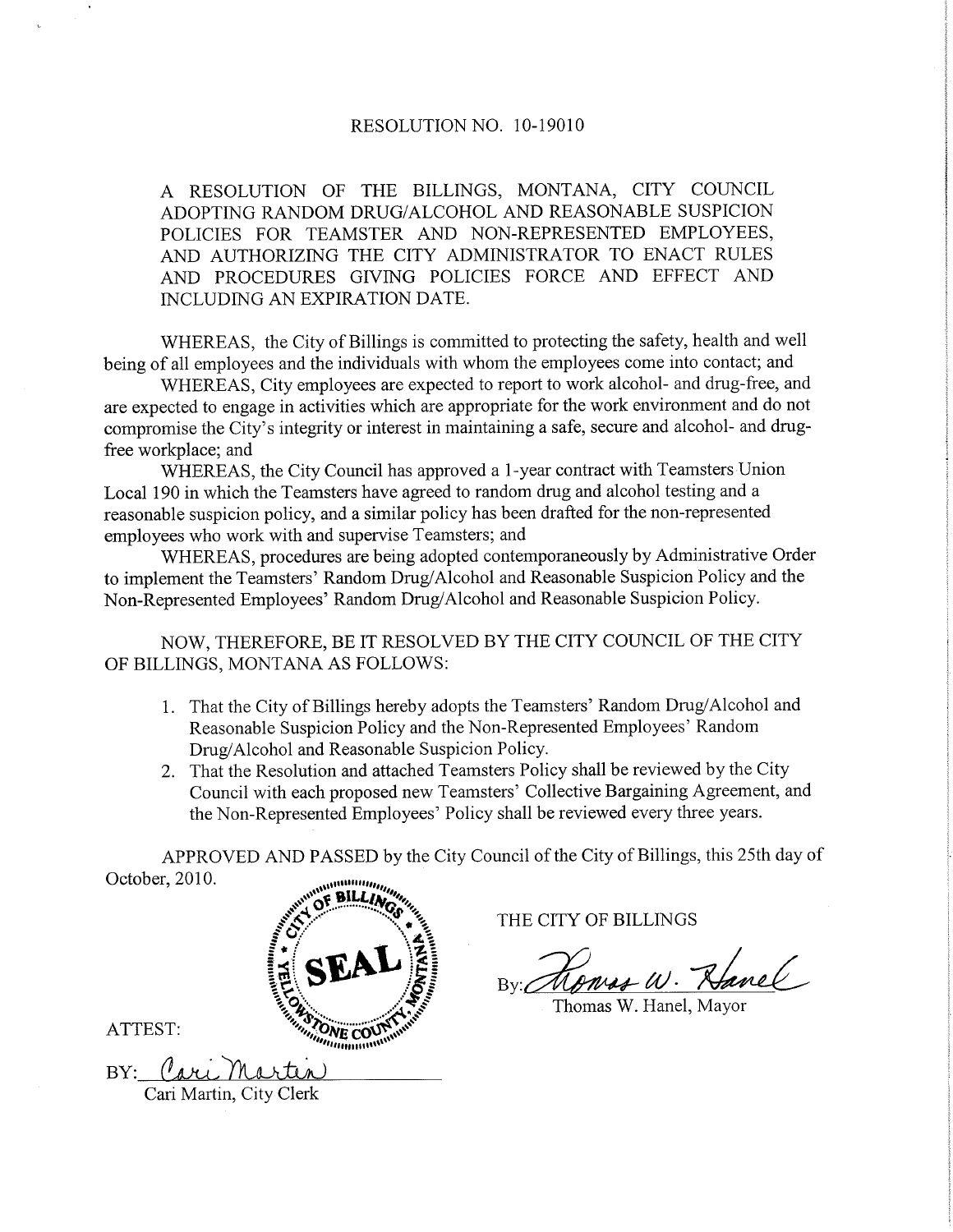#### TEAMSTERS' RANDOM DRUG/ALCOHOL AND REASONABLE SUSPICION POLICY

### PURPOSE:

The purpose of this policy is to provide an alcohol and drug-free workplace for the protection and well being of the City of Billings, its employees, and the public it serves along with City property, equipment, and operations. Employees are expected to report to work alcohol and drug free in order to enable safe and efficient job performance. Employees, while on-the-job, while on department premises, or in the scope and course of employment are expected to engage in activities which are appropriate for the work environment and do not compromise the City's integrity or interest in maintaining a safe, secure, and alcohol and drug free workplace.

For purposes of random drug testing, employees who are required to have Commercial Driver's Licenses are subject to the Commercial Driver's License (CDL) policy for the random drug testing , not this policy. MET Transit drivers are subject to the Federal Transportation Administration (FTA) policy for random drug testing, not this policy. CDL employees and MET transit drivers are also subject to the reasonable suspicion and other directives, restrictions, and prohibitions that are set forth in this policy.

## POLIGY:

The City of Billings is committed to protecting the safety, health, and well being of all employees and the individuals with whom the employees come into contact. Therefore, the City establishes an alcohol and drug-free workplace program that balances our respect for individuals with the need to maintain an alcohol and drug-free environment.

lf there are employees who have drug or alcohol problems, the City encourages affected employees to seek help through the Employee Assistance Program (EAP) and the benefits available through the City's medical plan. The City will not terminate employment, discipline, or discriminate against an employee solely because an employee voluntarily seeks treatment for an alcohol or substance abuse problem by following the City's controlled substance safe-harbor procedures prior to any occurrence, including testing notification.

The unlawful manufacture, distribution, possession, sale, transfer, or use of illegal drugs; or illegal use of a legally obtainable drug or substance; or misuse of alcohol is strictly prohibited. lllegal possession of drug paraphernalia is prohibited. As a condition of employment, all employees must abide by this prohibition while in any employment capacity with the City, or while on City property, in any City vehicle, or at any City office or facility. All employees are expected to be at work without being under the influence of drugs and/or alcohol, including controlled substances, in order to enable safe and efficient job performance.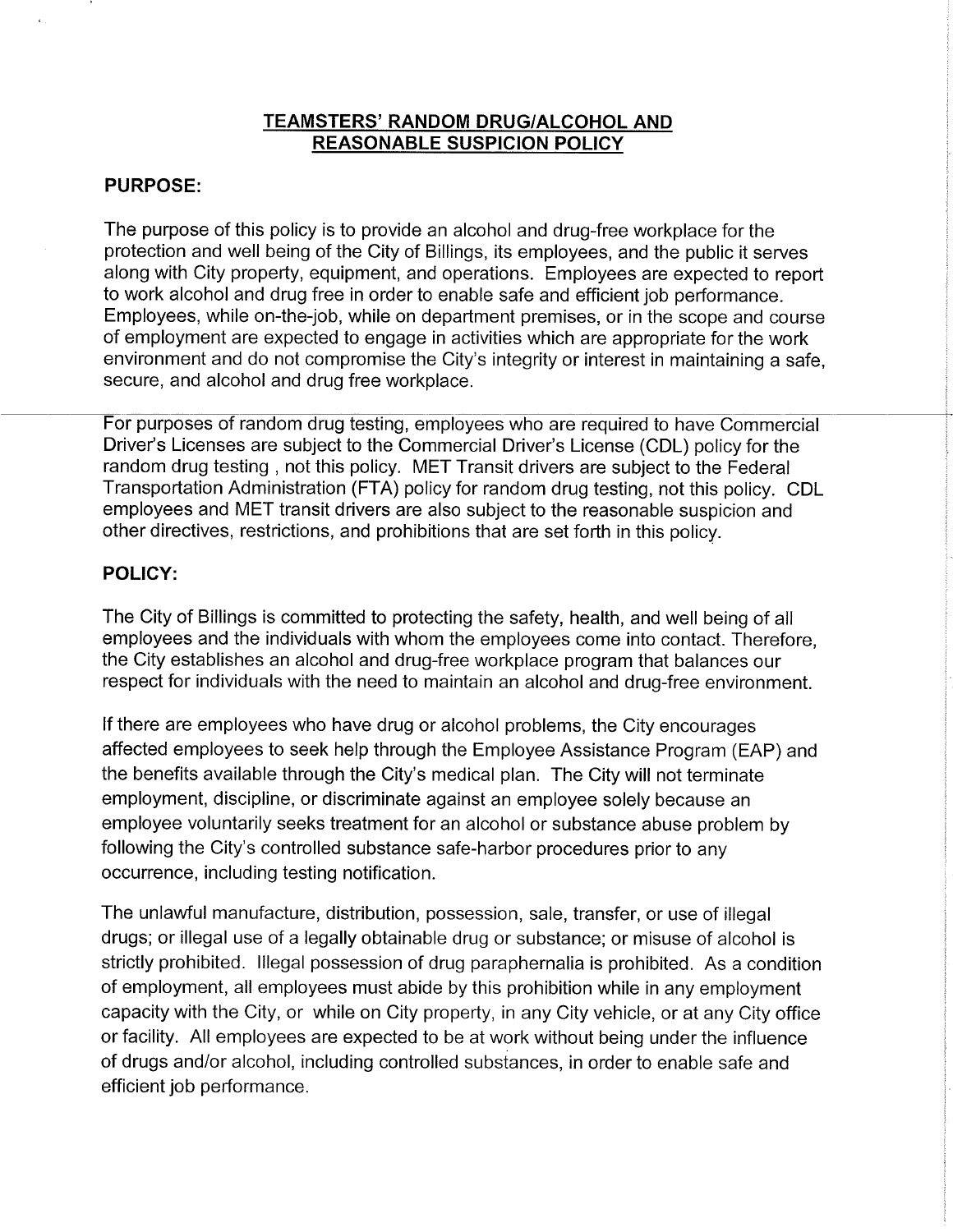Violation of this policy will result in the discipline set out in the attached procedures.

The provisions of the Workforce Drug and Alcohol Testing Act, Sections 3g-2-205 through 39-2-211, MCA, provide the basis for this policy.

### DEFINITIONS:

For the purposes of this policy.

Alcohol – means an intoxicating agent in alcoholic beverages, food, or medication; ethyl alcohol, also called ethanol; or the hydrated oxide of ethyl.

Controlled Substance(s) - means any drug, substance, or precursor included in Schedules I through V as defined by Section 812 of Title 21 of the United States Code (21 USC 812) or any drug, substance, or precursor included within the definition of "Dangerous Drug" in Title 50 Chapter 32 Part 2, Montana Code

Annotated (for example, but not limited to: cocaine, marijuana, medical marijuana, and methamphetamine) For the purpose of this policy, the term 'controlled substance' does not include the use of prescribed drugs, which have been legally obtained and are being used in the manner and for the purpose for which they were prescribed. The term does not include distilled spirits, wine, malt beverages, or tobacco. lt does include medical marijuana.

# Illegally Used Drugs / Illegal use of drugs - means:

- a. any prescribed drug which is legally obtainable but has not been legally obtained or is not being used for prescribed purposes or in the prescribed manner;
- b. any other over-the-counter or non-drug substances (for example, but not limited to: airplane glue) being used for other than their intended purpose.

# EMPLOYEES SUBJECT TO THIS POLICY

- A. All part-time, full-time, and seasonal employees of the City of Billings engaged in the performance, supervision, or management of work in a hazardous work environment, security position, position affecting public safety, or fiduciary position.
- B. Prospective job applicants are subject to pre-employment testing and a positive test will result in the prospective employee not being hired. .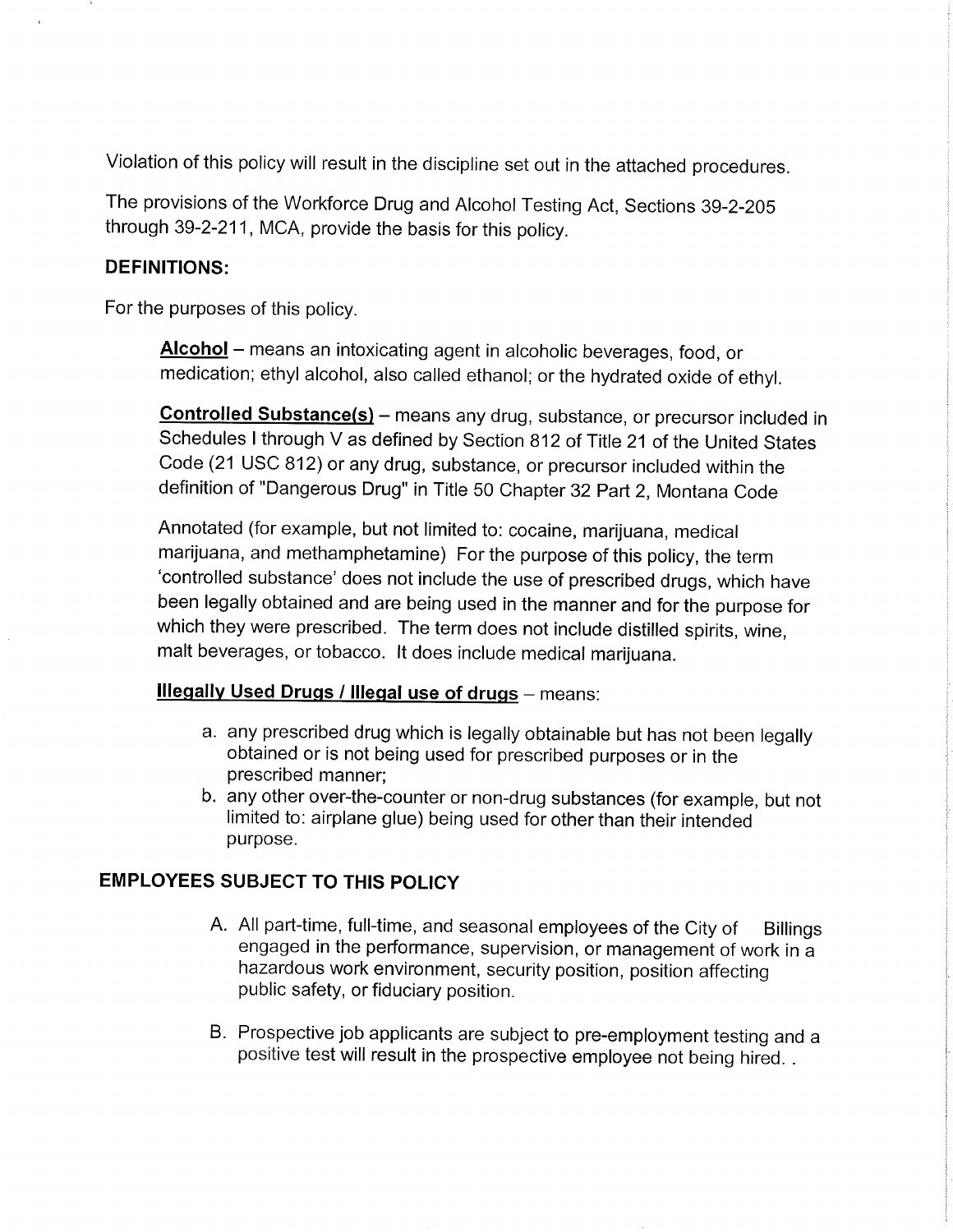#### ROLES AND RESPONSIBILITIES:

A. Employees are prohibited from:

- . Using, consuming, distributing, or possessing alcoholic beverages or illegal drugs while on duty or reporting for duty while under the influence of alcoholic beverages or illegal drugs.
- . Use of, consumption of, distribution of, or possession of alcoholic beverages and illegal drugs by employees are prohibited in City worksites and at all times whether on duty or off duty. The term "worksite" includes City vehicles and private vehicles while being used by employees in the performance of their duties.
- . Use, distribution, dispensation, possession, manufacture, or sale of (illegal drugs) while off duty which adversely affects the employee's work performance, the safety of the employee or others at work, or the City's regard of reputation in the community. This includes reporting to duty while under the influence of illegal drugs.
- . Use of alcohol off duty that adversely affects the employee's work peformance, the safety of the employee or others at work, or the City's regard or reputation in the community. This includes reporting to duty while under the influence of alcohol.
- B. Employees are expected to notify Human Resources of any drug or alcohol criminal conviction no later than five (5) calendar days after conviction.
- C. Supervisors are required to:
	- 1. attend training sessions on alcohol misuse, controlled substance misuse, and the illegal use of drugs in the workplace when offered;
	- 2. when reasonable suspicion is confirmed, initiate an alcohol/drug test as described in this policy;
	- 3. refer employees to the City's designated Substance Abuse Professional (SAP) under appropriate conditions for assistance in obtaining counseling and rehabilitation upon a finding of alcohol abuse, use of controlled substances or illegal use of legal drugs;
	- 4. initiate appropriate disciplinary action upon a finding of alcohol use, controlled substance use, and/or the illegal use of legal drugs;
	- 5. in conjunction with Human Resources, assist higher-level supervisors and the SAP Administrator in evaluating employee peformance and/or personnel problems that may be related to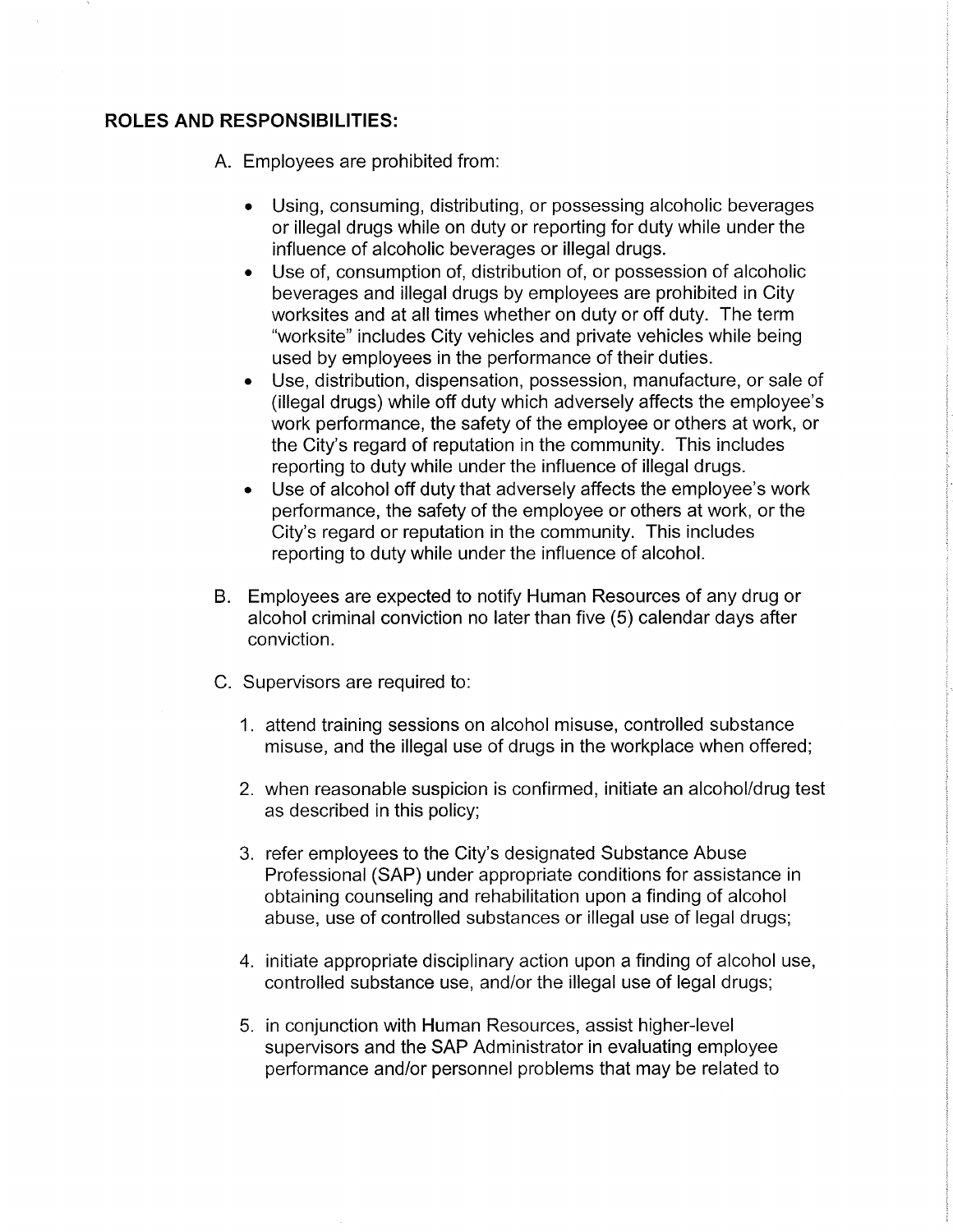alcohol misuse, use of controlled substances or the illegal use of legal drugs; and

- 6. ensure confidentiality of all information regarding employee testing, disciplinary action and rehabilitation.
- D. Human Resources shall:
	- 1. direct and implement this program to ensure it is administered consistently;
	- 2. consult with Department Head or designee in determining appropriate action for situations related to this program; and
	- 3. ensure that all records and information of personnel actions taken against employees with verified positive test results remain confidential and only shared with individuals having a legal right to access.

# AUTHORITY TO IMPLEMENT PROCEDURES

The City Administrator is authorized to develop and maintain procedures to enact this policy.

# PERIODIC REVIEW

This policy will be reviewed by the City Council with each proposed new Teamster's Collective Bargaining Agreement.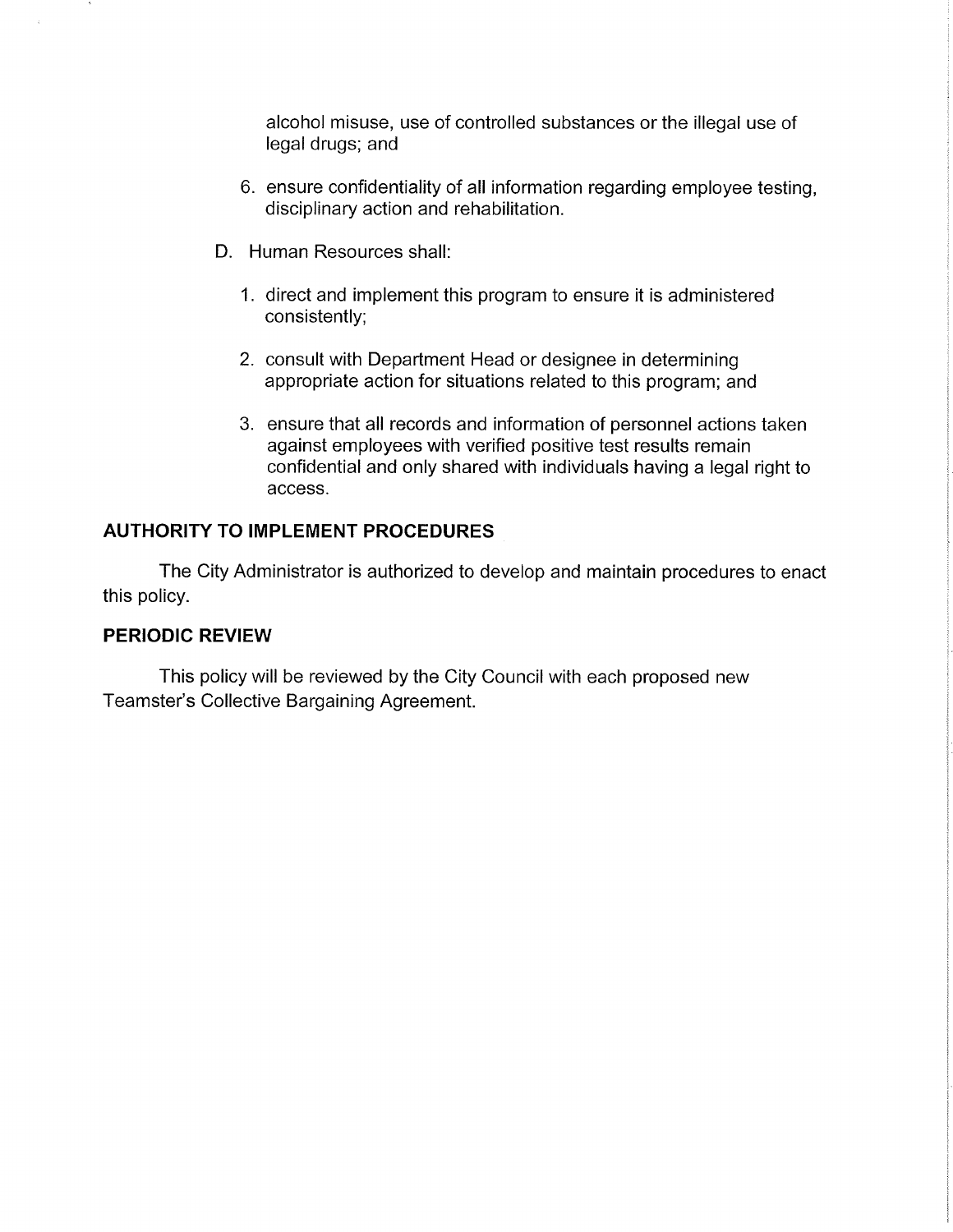### NON BARGAINING' RANDOM DRUG/ALCOHOL AND REASONABLE SUSPICION POLICY

### PURPOSE:

The purpose of this policy is to provide an alcohol and drug-free workplace for the protection and well being of the City of Billings, its employees, and the public it serves along with City property, equipment, and operations. Employees are expected to report to work alcohol and drug free in order to enable safe and efficient job performance. Employees, while on-the-job, while on department premises, or in the scope and course of employment are expected to engage in activities which are appropriate for the work environment and do not compromise the City's integrity or interest in maintaining a safe, secure, and alcohol and drug free workplace.

For purposes of random drug testing, supervisors who are required to have Commercial Driver's Licenses are subject to the Commercial Driver's License (CDL) policy for the random drug testing, not this policy. MET Transit supervisors are subject to the<br>Federal Transportation Administration (FTA) policy for random drug testing, not this policy. CDL supervisors and MET transit supervisors are also subject to the reasonable suspicion and other directives, restrictions, and prohibitions that are set forth in this policy.

## POLIGY:

The City of Billings is committed to protecting the safety, health, and well being of all employees and the individuals with whom the employees come into contact. Therefore, the City establishes an alcohol and drug-free workplace program that balances our respect for individuals with the need to maintain an alcohol and drug-free environment.

lf there are employees who have drug or alcohol problems, the City encourages affected employees to seek help through the Employee Assistance Program (EAp) and the benefits available through the City's medical plan. The City will not terminate employment, discipline, or discriminate against an employee solely because an employee voluntarily seeks treatment for an alcohol or substance abuse problem by following the City's controlled substance safe-harbor procedures prior to any occurrence, including testing notification.

The unlawful manufacture, distribution, possession, sale, transfer, or use of illegal drugs; or illegal use of a legally obtainable drug or substance; or misuse of alcohol is strictly prohibited. lllegal possession of drug paraphernalia is prohibited. As a condition of employment, all employees must abide by this prohibition while in any employment capacity with the City, or while on City property, in any City vehicle, and at any City office or facility. All employees are expected to be at work without being under the influence of drugs and/or alcohol, including controlled substances, in order to enable safe and efficient job performance.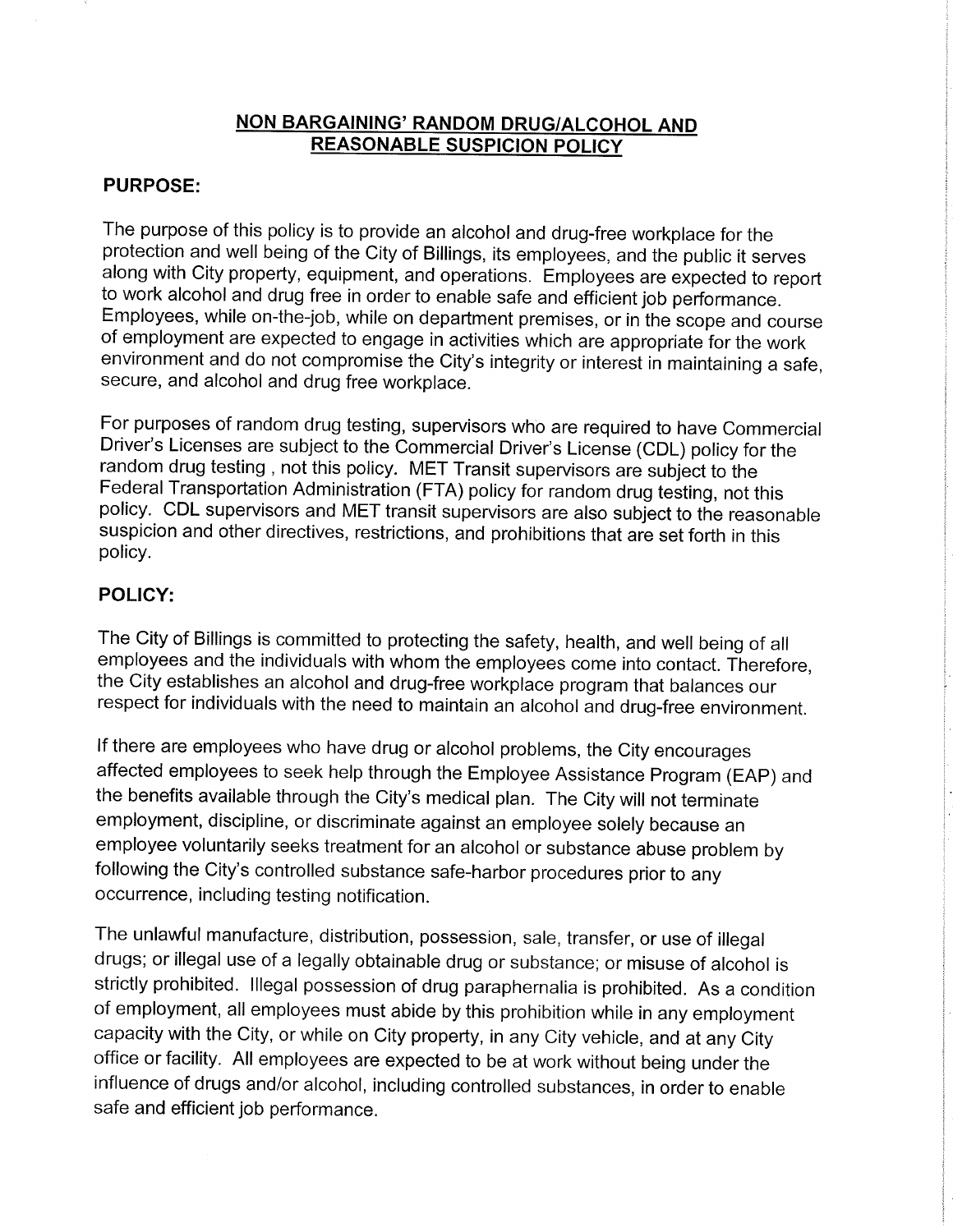Violation of this policy will result in the discipline set out in the attached procedures.

The provisions of the Workforce Drug and Alcohol Testing Act, Sections 39-2-205 through 39-2-211, MCA, provide the basis for this policy.

## DEFINITIONS:

For the purposes of this policy.

Alcohol - means an intoxicating agent in alcoholic beverages, food, or medication; ethyl alcohol, also called ethanol; or the hydrated oxide of ethyl.

Controlled Substance(s) - means any drug, substance, or precursor included in Schedules I through V as defined by Section 812 of Title 21 of the United States Code (21 USC 812) or any drug, substance, or precursor included within the definition of "Dangerous Drug" in Title 50 Chapter 32 Part 2, Montana Code

Annotated (for example, but not limited to: cocaine, marijuana, medical marijuana, and methamphetamine) For the purpose of this policy, the term 'controlled substance' does not include the use of prescribed drugs, which have been legally obtained and are being used in the manner and for the purpose for which they were prescribed. The term does not include distilled spirits, wine, malt beverages, or tobacco. lt does include medical marijuana.

# Illegally Used Drugs / Illegal use of drugs - means:

- a. any prescribed drug which is legally obtainable but has not been legally obtained or is not being used for prescribed purposes or in the prescribed manner;
- b. any other over-the-counter or non-drug substances (for example, but not limited to: airplane glue) being used for other than their intended purpose.

# EMPLOYEES SUBJECT TO THIS POLICY

- A. All part-time, full-time, and seasonal employees of the city of Billings engaged in the performance, supervision, or management of work in <sup>a</sup> hazardous work environment, security position, position affecting public safety, or fiduciary position.
- B. Prospective job applicants are subject to pre-employment testing and <sup>a</sup> positive test will result in the prospective employee not being hired. .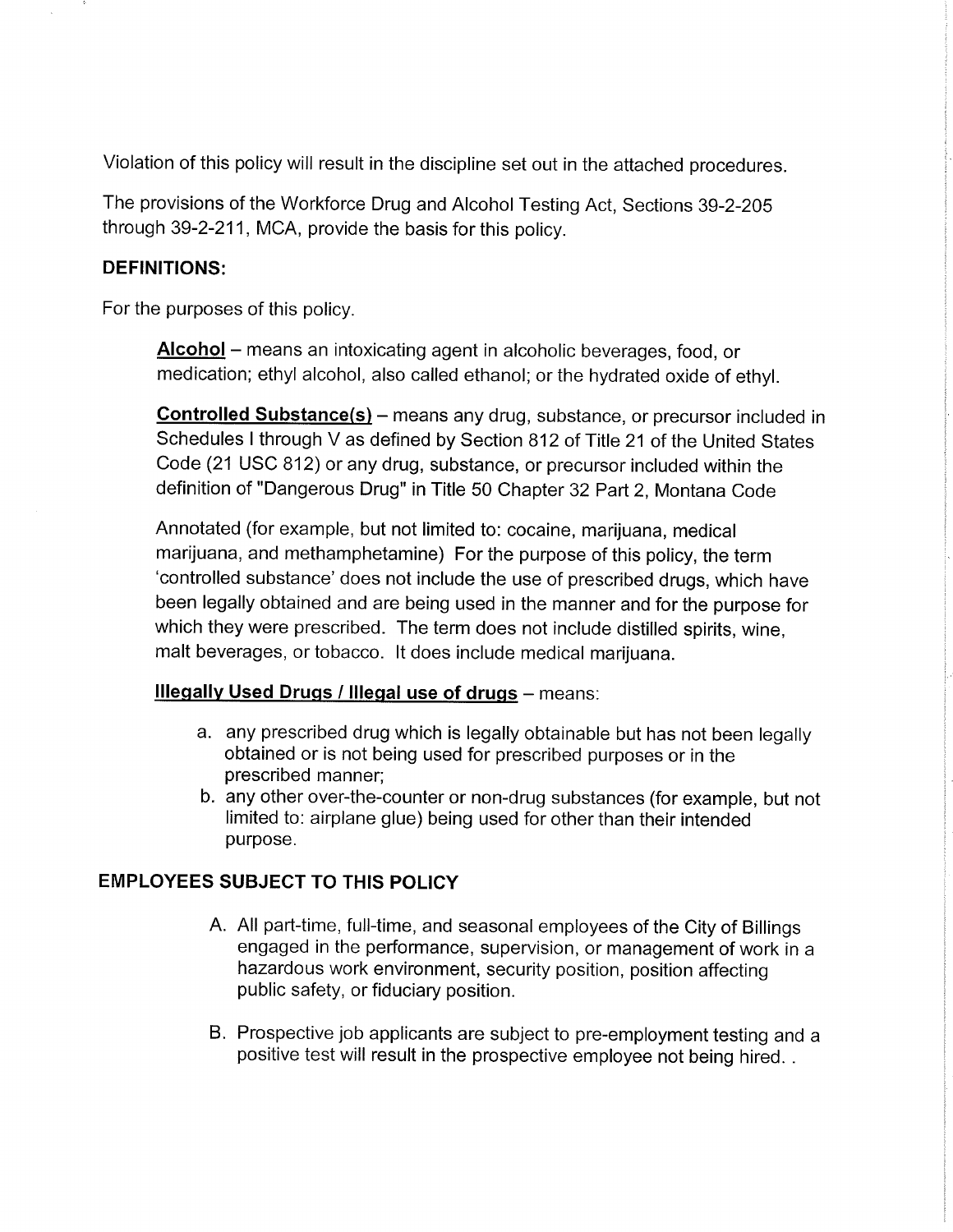#### ROLES AND RESPONSIBILITIES:

A. Employees are prohibited from:

- Using, consuming, distributing, or possessing alcoholic beverages or illegal drugs while on duty or reporting for duty while under the influence of alcoholic beverages or illegal drugs.
- Use of, consumption of, distribution of, or possession of alcoholic beverages and illegal drugs by employees are prohibited in City worksites and at all times whether on duty or off duty. The term "worksite" includes City vehicles and private vehicles while being used by employees in the performance of their duties.
- Use, distribution, dispensation, possession, manufacture, or sale of (illegal drugs) while off duty which adversely affects the employee's work performance, the safety of the employee or others at work, or the City's regard of reputation in the community. This includes reporting to duty while under the influence of illegal drugs.
- Use of alcohol off duty that adversely affects the employee's work performance, the safety of the employee or others at work, or the City's regard or reputation in the community. This includes reporting to duty while under the influence of alcohol.
- Employees are expected to notify Human Resources of any drug or B.alcohol criminal conviction no later than five (5) calendar days after conviction.
- C. Supervisors are required to:
	- 1. attend training sessions on alcohol misuse, controlled substance misuse, and the illegal use of drugs in the workplace when offered;
	- 2. when reasonable suspicion is confirmed, initiate an alcohol/drug test as described in this policy;
	- 3. refer employees to the City's designated Substance Abuse Professional (SAP) under appropriate conditions for assistance in obtaining counseling and rehabilitation upon a finding of alcohol abuse, use of controlled substances or illegal use of legal drugs;
	- 4. initiate appropriate disciplinary action upon a finding of alcohol use, controlled substance use, and/or the illegal use of legal drugs;
	- 5. in conjunction with Human Resources, assist higher-level supervisors and the SAP Administrator in evaluating employee performance and/or personnel problems that may be related to